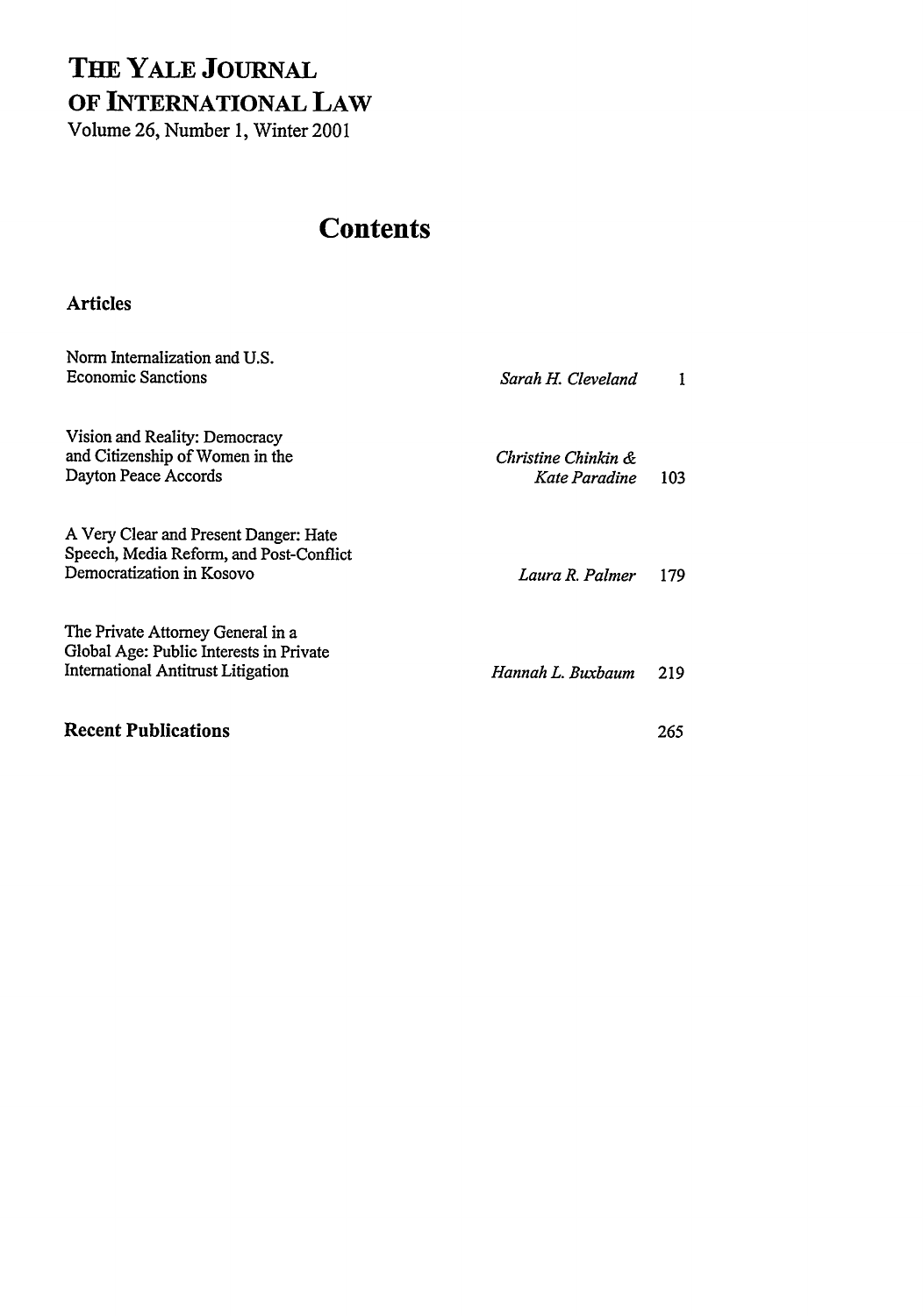$\label{eq:2.1} \frac{1}{2} \sum_{i=1}^n \frac{1}{2} \sum_{j=1}^n \frac{1}{2} \sum_{j=1}^n \frac{1}{2} \sum_{j=1}^n \frac{1}{2} \sum_{j=1}^n \frac{1}{2} \sum_{j=1}^n \frac{1}{2} \sum_{j=1}^n \frac{1}{2} \sum_{j=1}^n \frac{1}{2} \sum_{j=1}^n \frac{1}{2} \sum_{j=1}^n \frac{1}{2} \sum_{j=1}^n \frac{1}{2} \sum_{j=1}^n \frac{1}{2} \sum_{j=1}^n \frac{$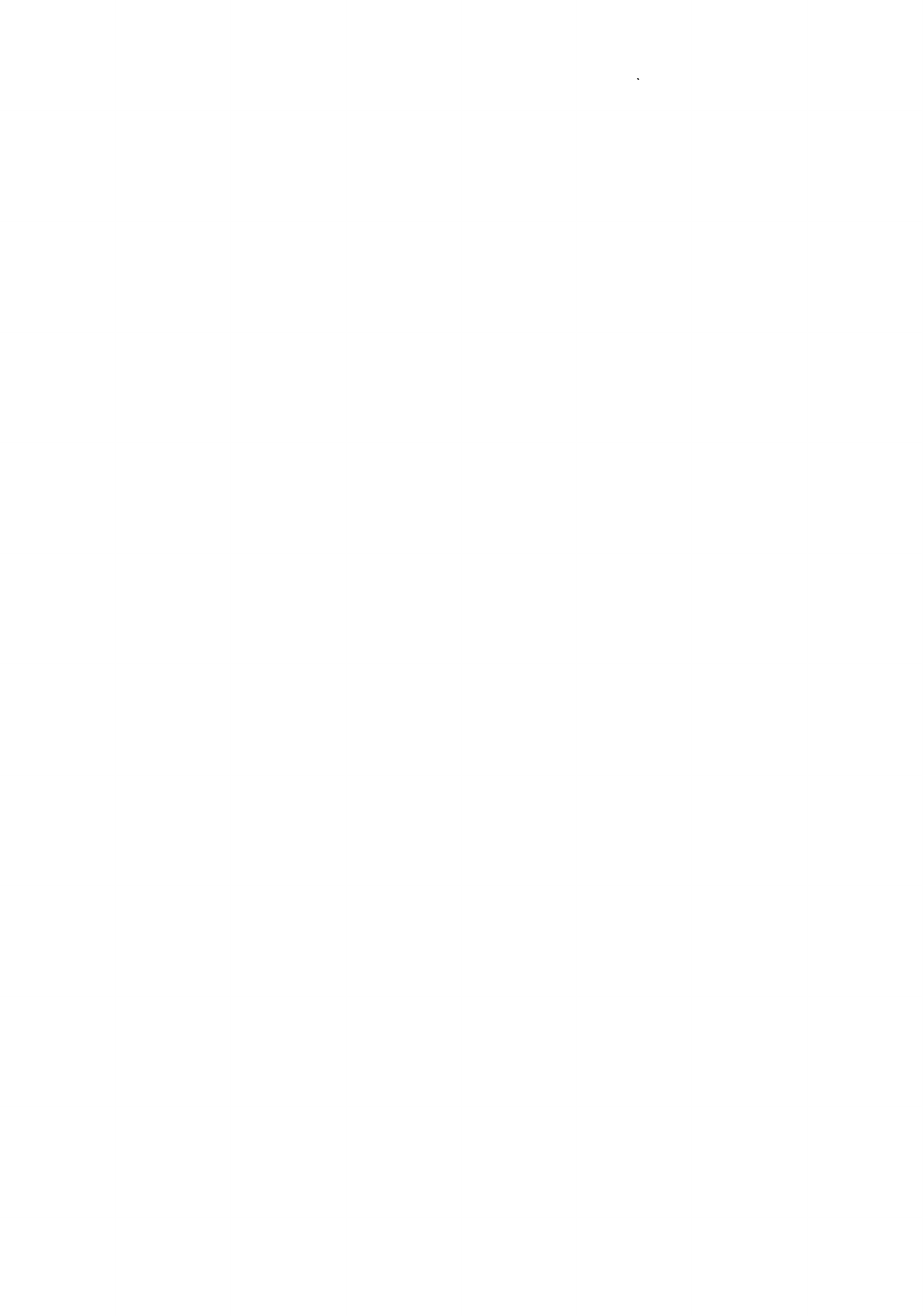## **THE YALE JouRNAL OF INTERNATIONAL LAW**

Volume **26,** Number **1,** Winter 2001

## Article Abstracts

#### Norm Internalization and **U.S.** Economic Sanctions *Sarah H. Cleveland*

 $\mathbf{1}$ 

*Unilateral economic* sanctions *have come under attackfrom a number offronts in recent years. The Supreme Court's invalidation of the Massachusetts Burma law, recent WTO decisions rejecting US. unilateral environmental measures, and the United States' normalization of trade relations with China all raise questions about the continued legal and political viability of economic sanctions to promote human rights and other international values. U.S. industry and academic commentators also have condemned unilateral measures as ineffective in altering state behavior and as violative of international law. This Article confronts these questions by arguing that unilateral measures to promote human rights play an important role in the global community's broader effort to define and enforce international norms. The Article examines recent measures against Burma to illustrate the role of economic sanctions in the transnational process of norm development and internalization. It then evaluates US. unilateral sanctions practices for consistency with international jurisdictional, trade, and substantive human rights rules. The Article argues that, when crafted to comport with* established international law values, unilateral measures play an important role in both *the domestic internalization of human rights norms into the practices of sanctioning states, and in the transnational internalization of norms by target states and by other participants in the international community. As such, unilateral measures can contribute substantially to the definition and promulgation of human rights norms and ultimately to the development of the global human rights enforcement system.*

#### Vision and Reality: Democracy and Citizenship of Women in the *Christine Chinkin &* Dayton Peace Accords *Kate Paradine* **103**

*This Article examines the gendered meanings of the concepts of democracy, citizenship, and human rights in the context of the 1995 General Framework Agreement for Peace in Bosnia and Herzegovina. It argues that while these concepts are central to the post-socialist and post-conflict reconstruction of Bosnia and Herzegovina, their application even in Western Europe is gendered. Considerable recent political and academic work in Western Europe provides ways of rethinking these concepts so as to incorporate women's concerns and experiences and to take account of diverse and multiple identities. The General Framework Agreement provided an opportunity for the inclusion of such rethinking in the renegotiation of a contested space rather than the restatement of these concepts in their familiar, gendered guises. However, examination of the terms of the Agreement shows that this rethinking did not occur and that identity is perceived solely in terms of ethnicity to the detriment of gender. Finally, the Article looks at developments in Bosnia and Herzegovina since the Agreement was reached that have addressed the deficiencies for women in the application of democracy, citizenship, and human rights.*